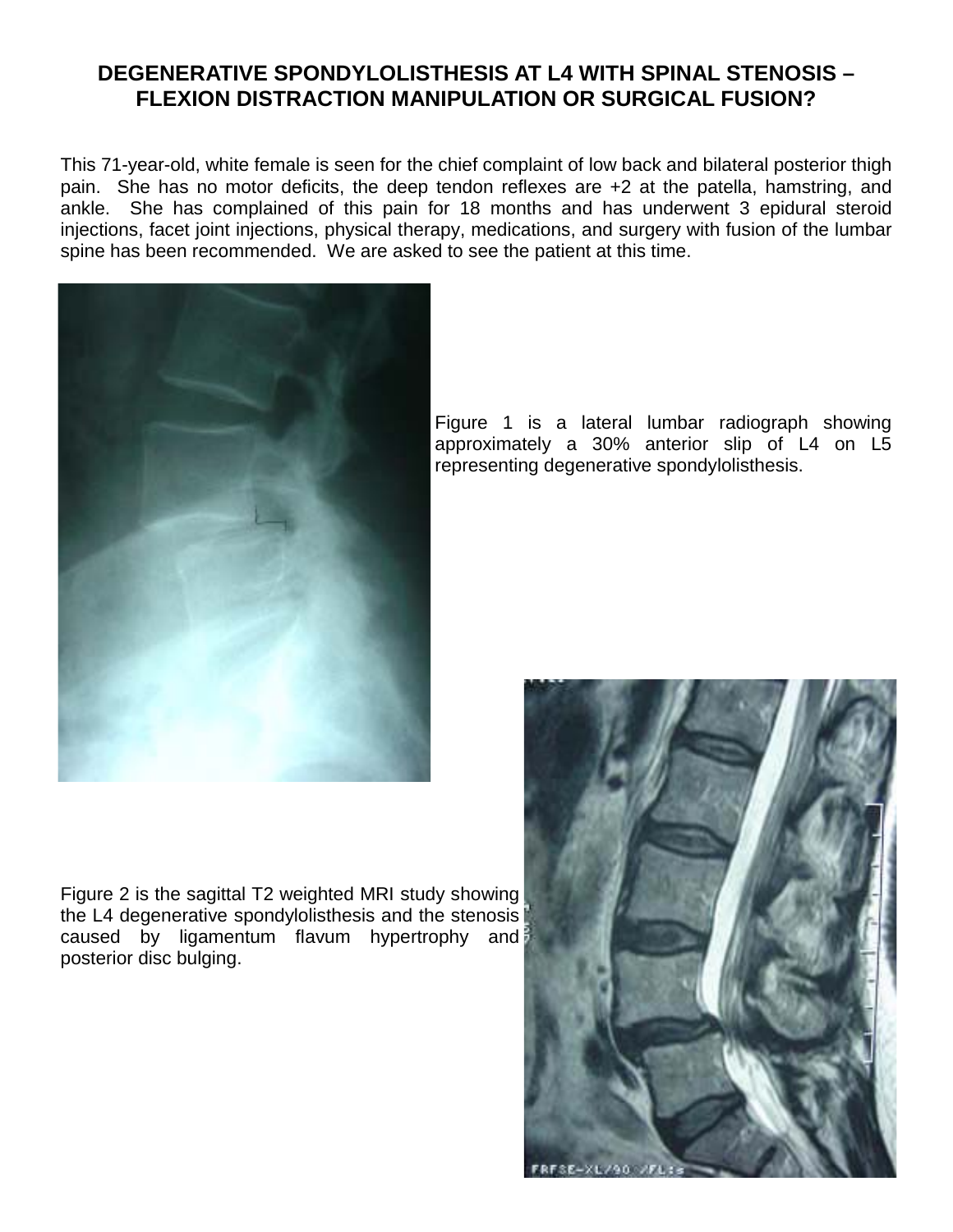

Figure 3 is the axial image, T2 weighted, showing the marked thickening of the ligamentum flavum, generalized posterior disc bulging, a right subligamentous synovial cyst, resulting in severe acquired spinal stenosis, allowing the thecal sac to be narrowed to 4mm. The facet arthrosis is noted bilaterally.

Figure 4 shows a small left posterior T11-T12 disc protrusion, which barely<sup>18</sup> contacts the thecal sac.



The diagnosis of this patient's low back and thigh pain is the severe spinal stenosis at the L4-L5 level created by the radiographic findings described above.

## **TREATMENT RECOMMENDATIONS:**

Due to the decision to not do spinal fusion and decompression, this patient has chosen to undergo Cox® flexion distraction decompression treatment for her condition. She had also seen a decompression owner who recommended a series of 15 treatments on an unattended decompression table. She chose our care. We will expect to have at least 50% improvement within 2 months of care or surgical intervention will be recommended. The frequency of flexion distraction treatment will be 3 times per week for 8 weeks. If the patient shows positive response, visits may be decreased during that 8-week period. However, it is felt that this 8 weeks of treatment is necessary to determine if our care can benefit the patient sufficiently to avoid surgical intervention. Of course,